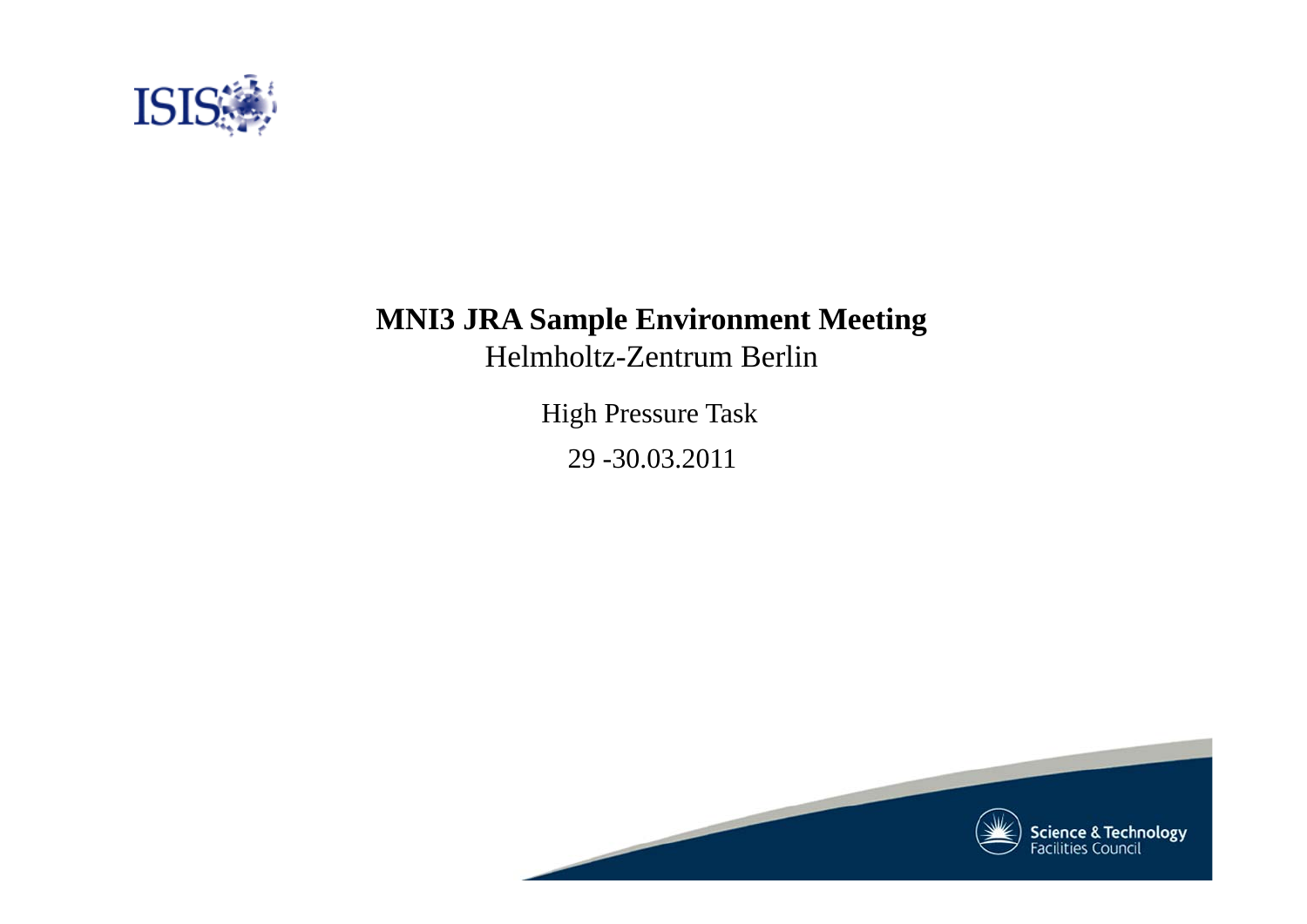

Work out a joint approach to the **Health & Safety** aspects based on the **Pressure Equipment Regulations (PED)** *Work in progress*

# **Inert Gas Cells** *(LLB, ISIS)*

## **Tasks:**

- *1. 10 kbar automated gas handling system for inert gases and 15 kbar 'oil' intensifier for hydraulic testing. Completed*
- *2.Design and produce cells and test seal systems up to 8 kbar (LT – 300 K)*. *Completed*
- *3. Test seal systems up to 10 kbar and design and prototype cells for 10 kbar 300 K Work in progress*

# **Hydrogen Cells** *(ISIS, LLB and HZB)*

# **Tasks:**

- *1. Materials – H2 compatibility/neutron transmission properties. Work in progress*
- *2. Sourcing, assembly and commissioning of 10 kbar H2 intensifiers and gas handling system. Work in progress*
- *3. Produce and test cell for 4 kbar up to 700 K Completed*
- *4.Produce and test cell for 6 kbar up to 300 K. Work in progress*
- *5.Design and prototype 8 kbar cells for LT – 300 K. Work in progress*

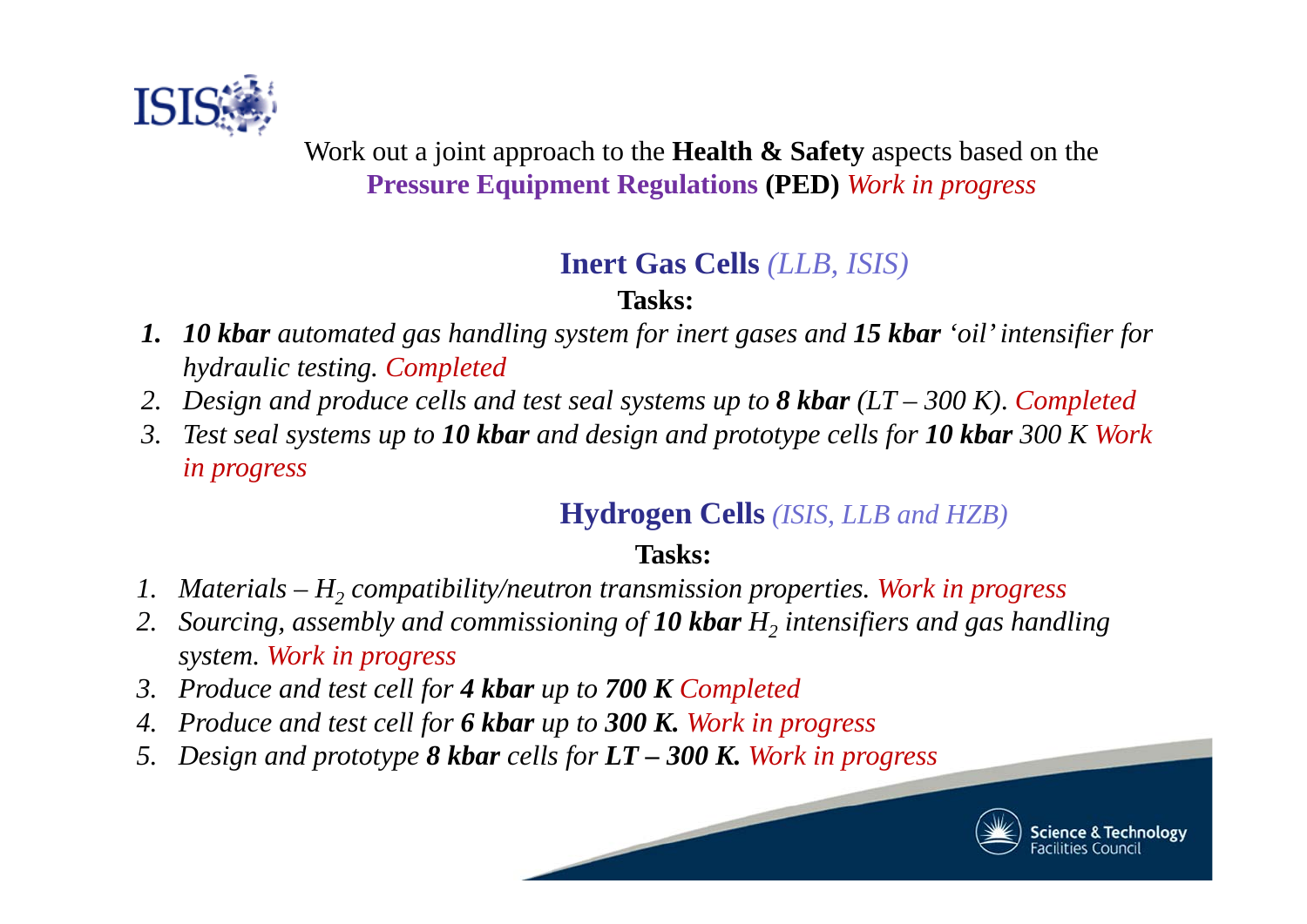

# **Developing a prototype of 8 kbar inert gas cell.**



(a) Experiment results (**ENGIN\_X**) (b) The FEA model

Experiment results and FEA model for sample 4 (**700MPa** autofrettage pressure)

We have been allocated time on beam-line *JEEPI12* at Diamond Light Source



**Science & Technology**<br>Facilities Council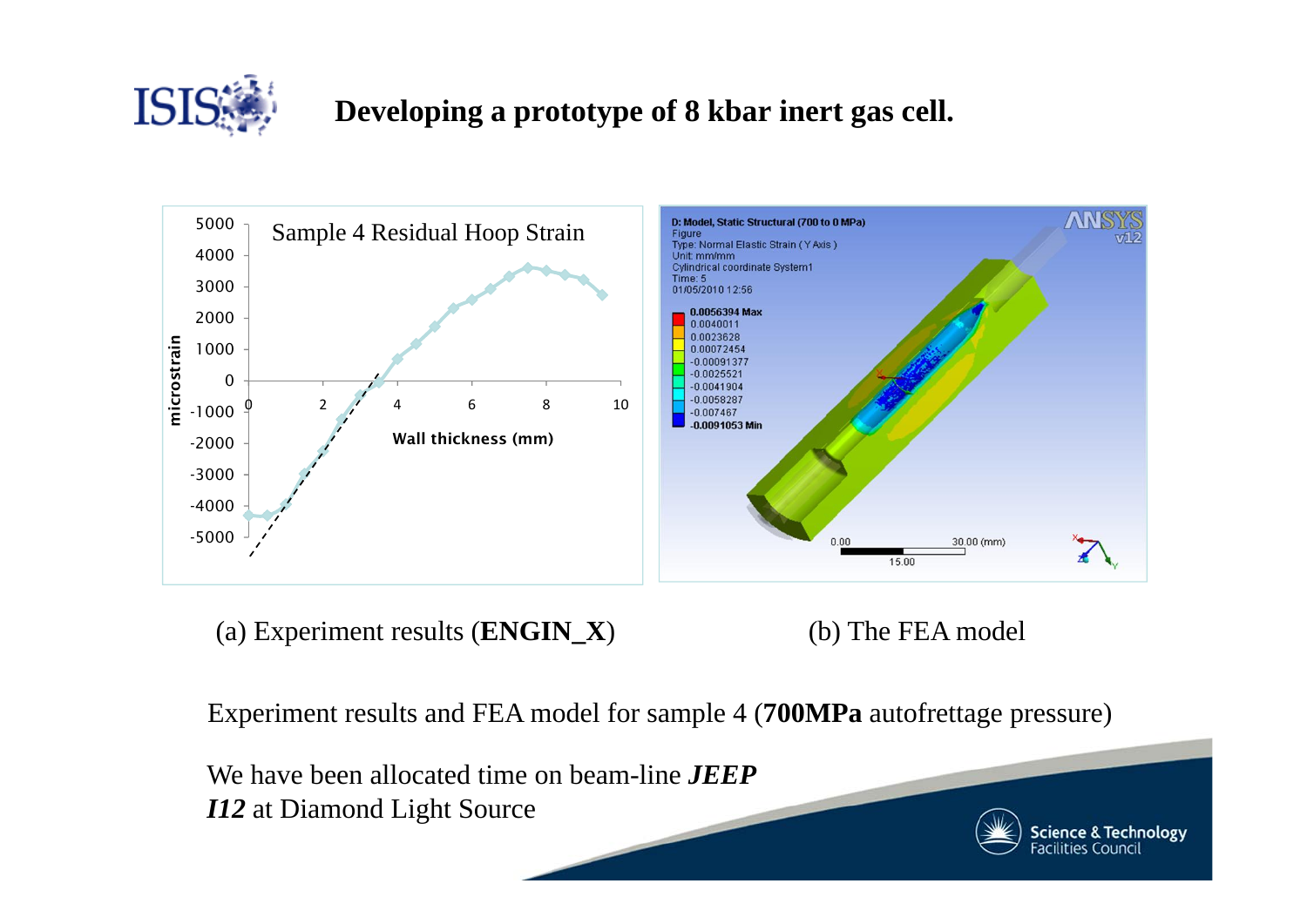

# **Specification**

- $\bullet$  To investigate the sample chamber seal design and material compatibility of a pressure vessel intended to operate up to *8000 bar* with hydrogen gas on the ISIS neutron instruments.
- The working temperature will be from *300 K* down to *4 K*.
- • The material of construction should be *neutron compatible* and able to retain the *necessary strength* to endure the enormous stresses likely to occur at the intended high pressures.

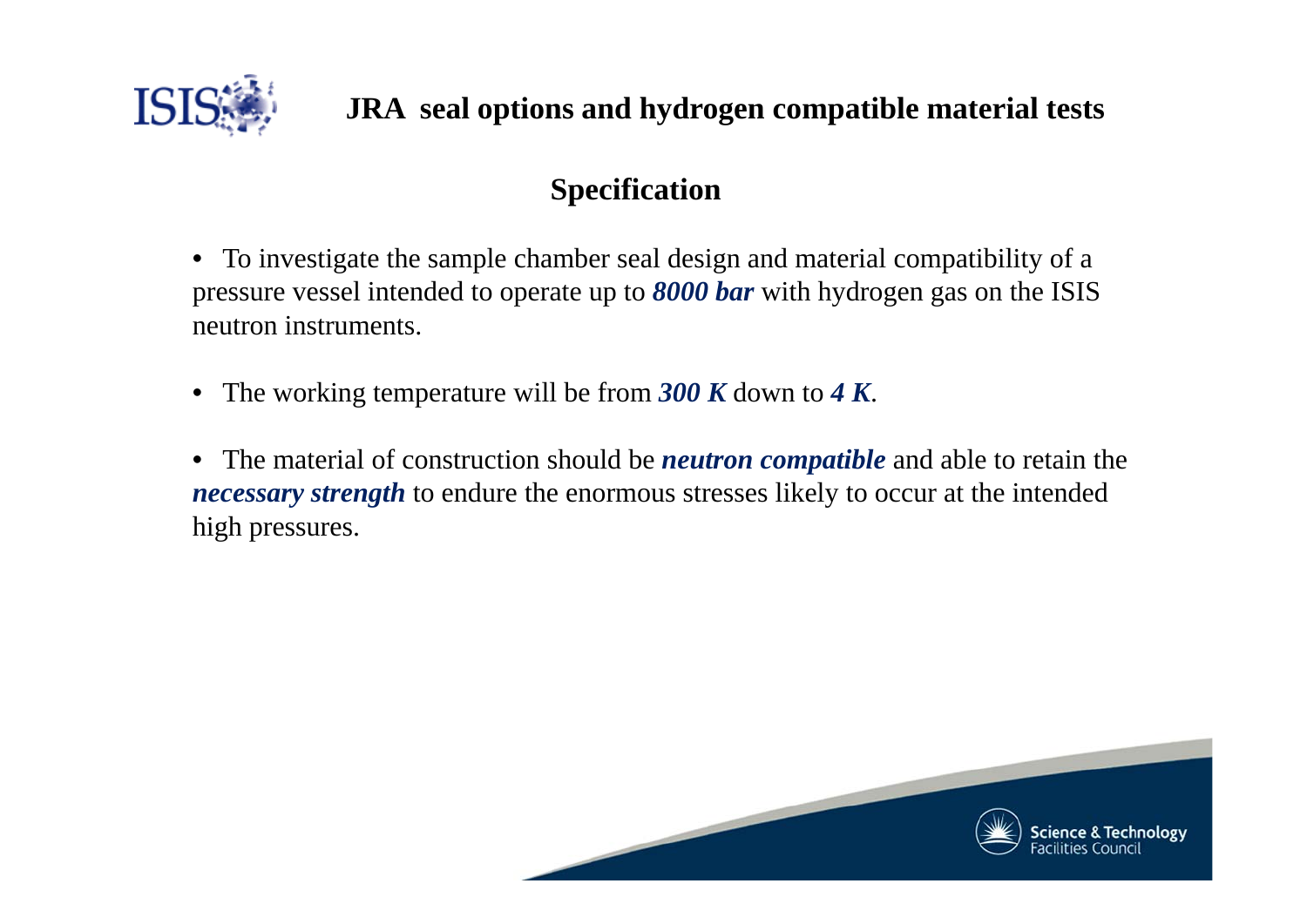

### **JRA seal options**

#### Standard Bridgman seal



Double Bridgman seal



LLB version



MSE version



Tapered version



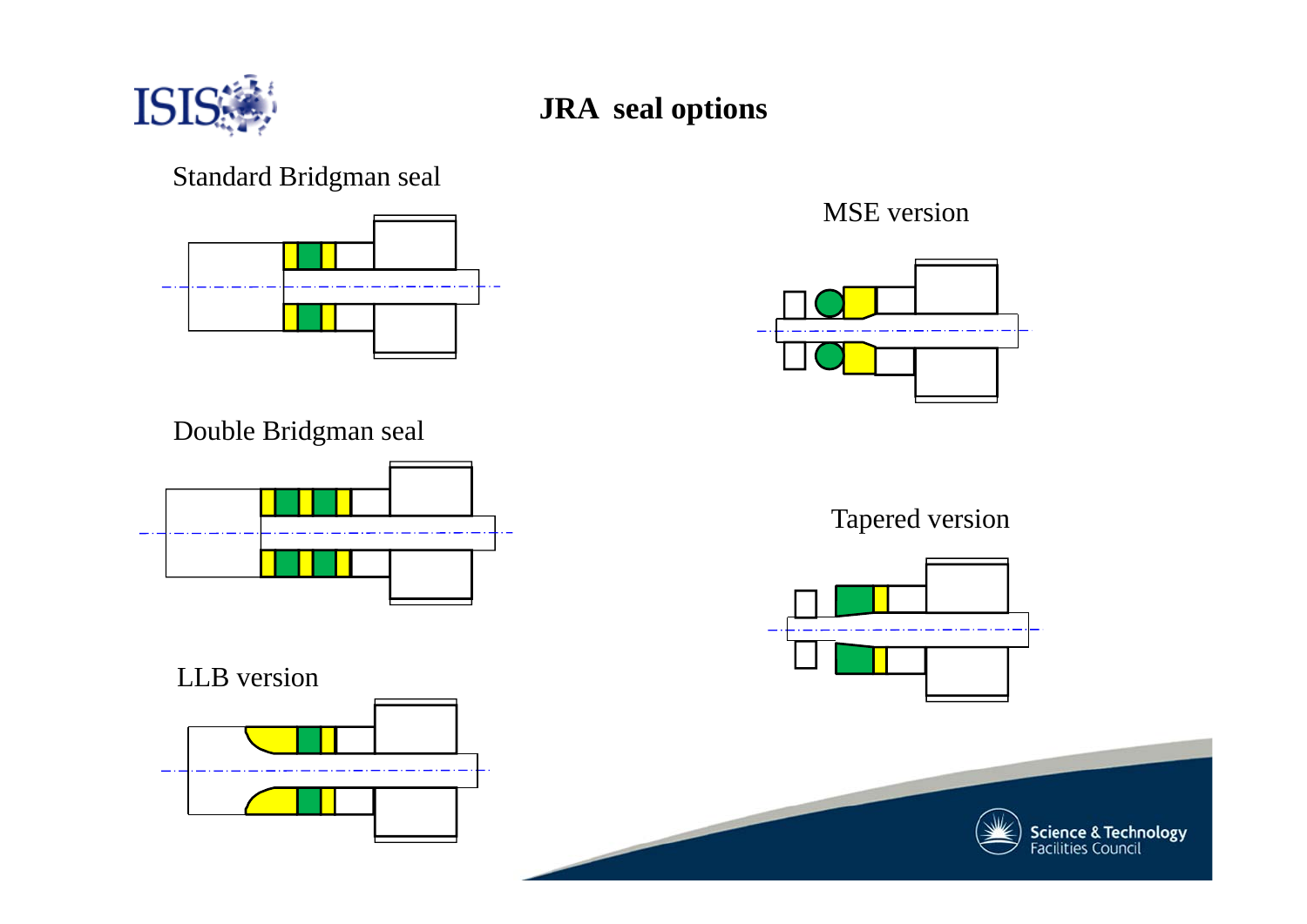

## **JRA seal options**



Double Bridgman seal prior to pressurisation.



Double Bridgman seal after pressurisation



Typical Bridgman seal arrangement showing a three part seal assembly and the supporting backing nut.

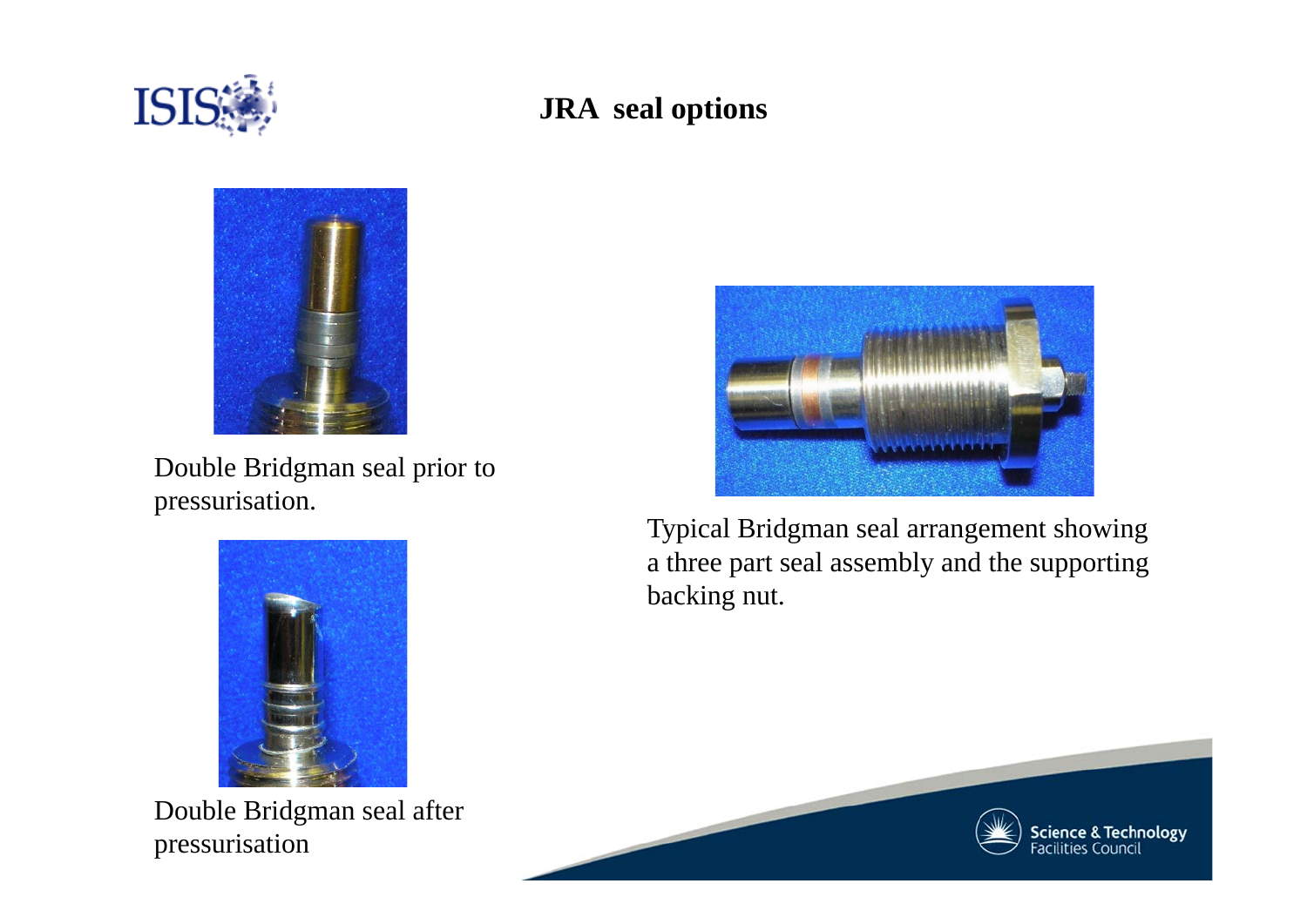

#### **10 kbar seal-test containment vessel**





Typical Bridgman seal arrangement showing a three part seal assembly and the supporting backing nut.

Axial FEA results of the seal-test containment vessel.

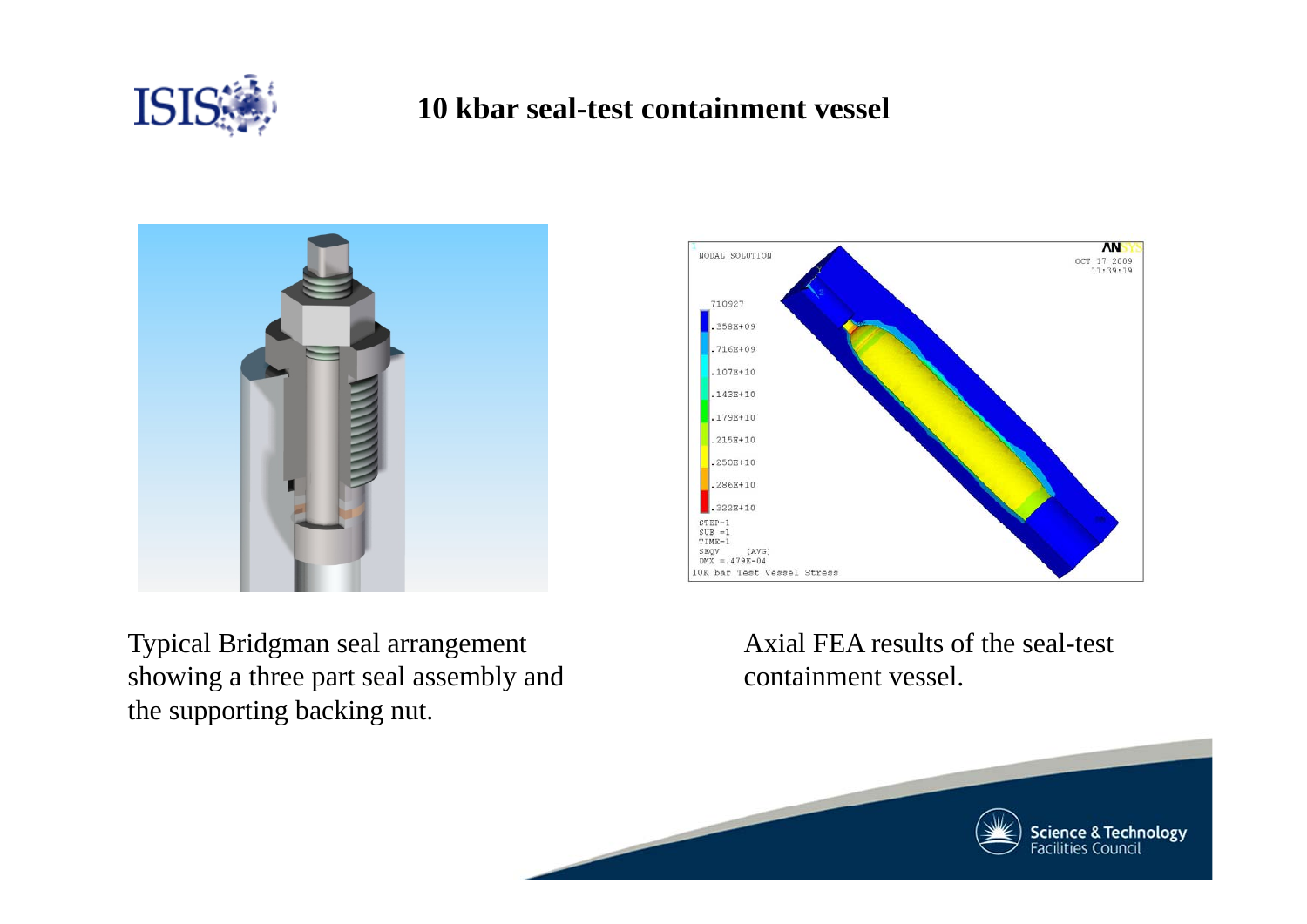

# **JRA Bridgman seal test results**

| <b>Seal Configuration</b>                                                                        | <b>Room Temp Leak</b><br><b>Tight at 2Kbar</b>            | <b>Room Temp Leak Tight at</b><br>10Kbar                                                                       | <b>Liquid Nitrogen</b><br><b>Leak Tight at 2Kbar</b>                                        | <b>Liquid Nitrogen Leak</b><br><b>Test at 10Kbar</b>              |
|--------------------------------------------------------------------------------------------------|-----------------------------------------------------------|----------------------------------------------------------------------------------------------------------------|---------------------------------------------------------------------------------------------|-------------------------------------------------------------------|
| $Pb\setminus Cu\setminus Pb\setminus Cu\setminus Pb$<br>(Copper seals)<br>lead plated)           | 10 mins hold time                                         | 3hrs hold time                                                                                                 | 10 mins RT hold time<br>then immersed in $N_2$<br>10mins hold time                          | Pressurised to 10Kbar<br>in $N_2$ 3hrs hold time                  |
| $Al\Cl\Al\Cl\Al$<br>(Copper seals)<br>lead plated)                                               | 10 mins hold time                                         | Left over night hold time                                                                                      | 10mins RT hold time<br>then immersed in $N_2$<br>10mins hold time<br>(slight leak observed) | Pressurised to 10Kbar<br>in $N_2$ (leak sealed)<br>3hrs hold time |
| $Al\setminus Cl\setminus Al\setminus Cl\setminus Al$<br>(Copper seals <i>not</i><br>lead plated) | Seals struggled to<br>seal but finally<br>sealed at 2Kbar | Seal remained leak tight<br>until 7.6Kbar then failed<br>and never resealed during<br>attempt to obtain 10Kbar | Test not performed<br>X                                                                     | Test not performed<br>x                                           |

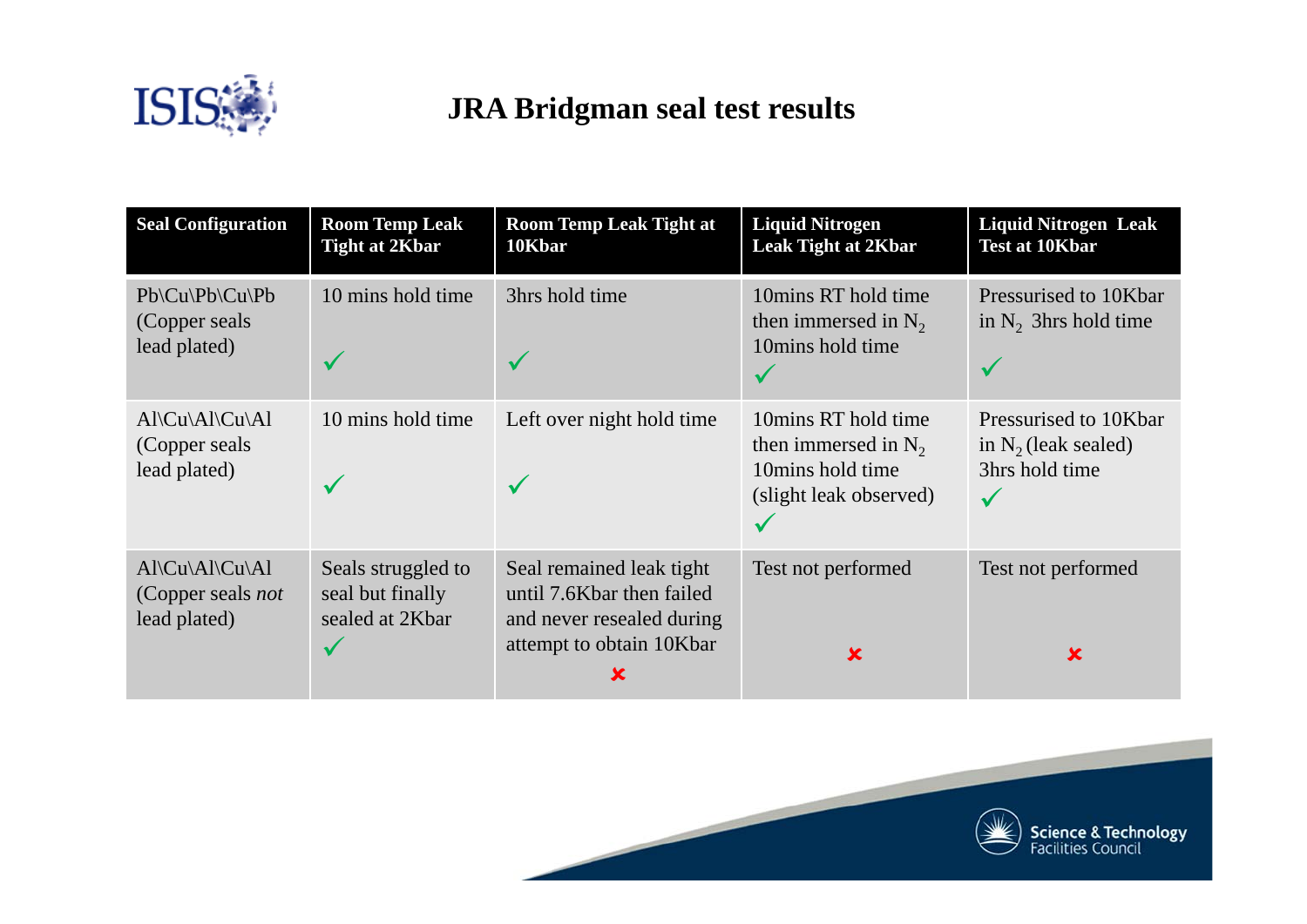

#### **Hydrogen compatible material tests**

Joint project with Imperial College, the University of London

*Hydrogen embritlement* is a process where certain materials become brittle following exposure to hydrogen. High-strength steels, titanium alloys and aluminium alloys seem particularly vulnerable to this.



17-4PH tensile test sample 17-4PH tensile test sample

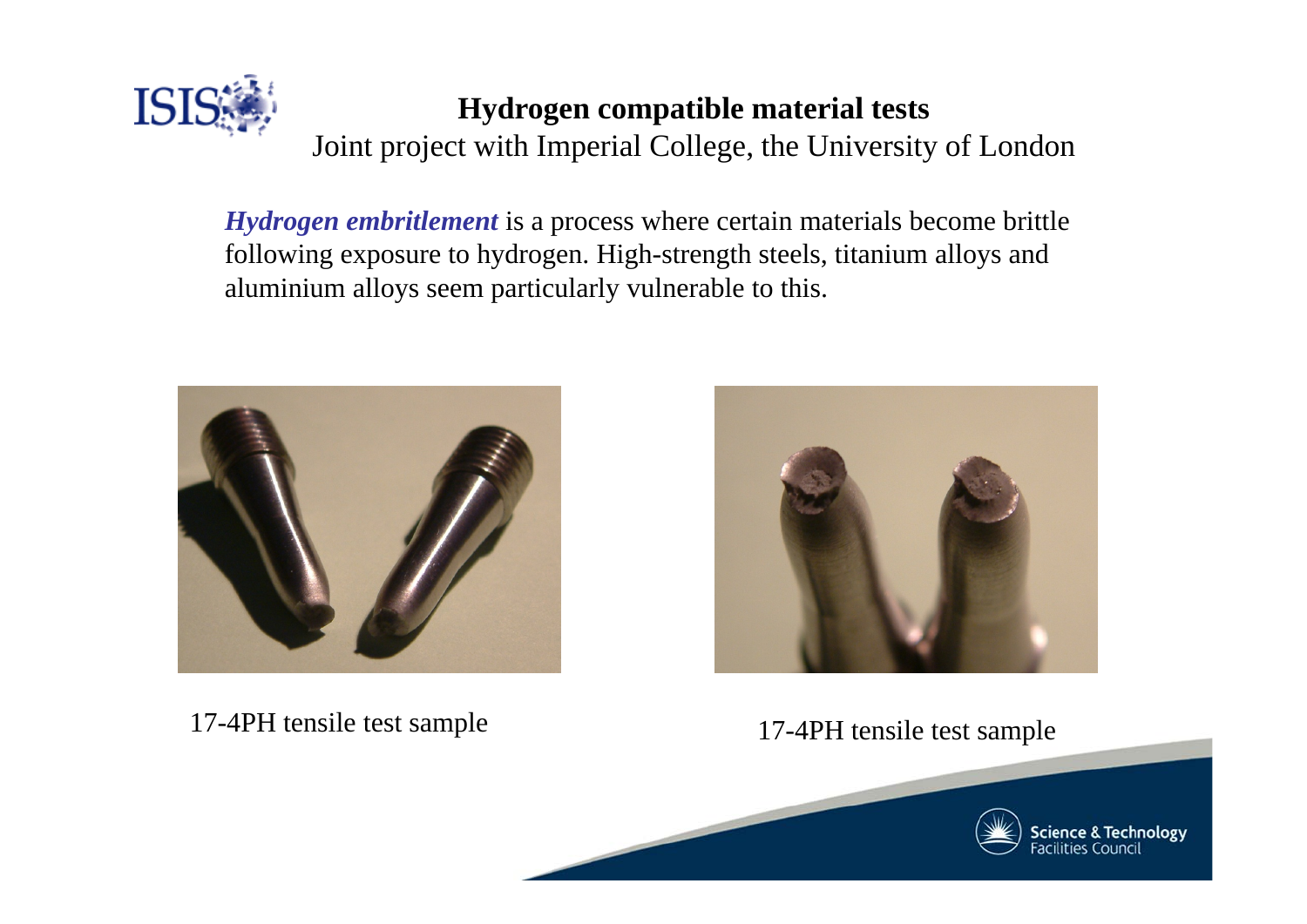



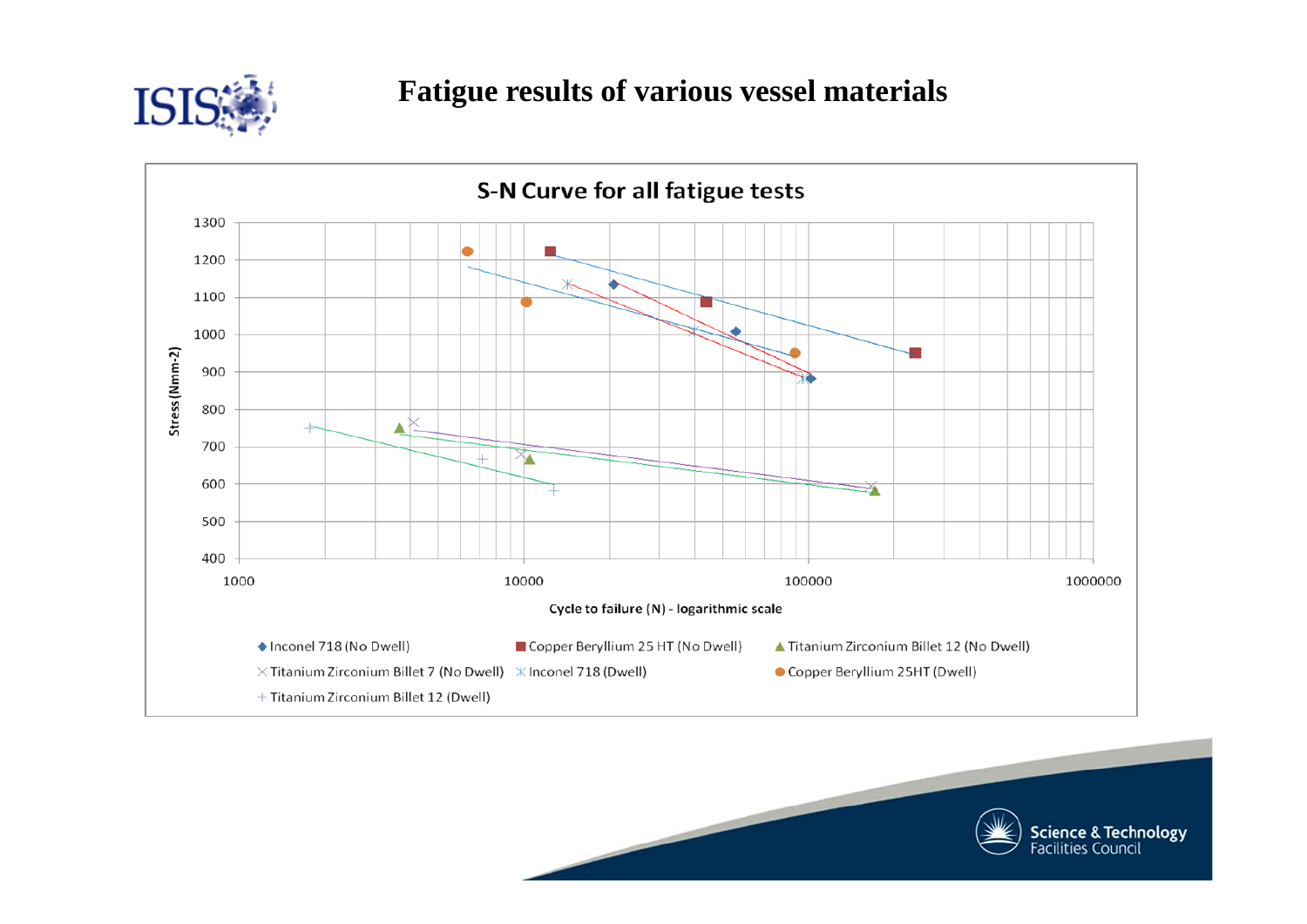

## **JRA 10Kbar Centre-Stick & H2 Valve**

• The JRA 10Kbar Centre-Stick has been assembled but we have encountered a problem due to a Harwood 10Kbar Be\Cu Valve.

• The valve was manufactured with 4L fittings and supplied with collars that enable the use of 10Kbar 3/16" tubing. However the female taper in the 4L fitting is too large for the 3/16" tubing and leaked at 7Kbar.

• This issues have been discussed with our Harwood supplier and a mutual solution to rectify the issue currently in progress.

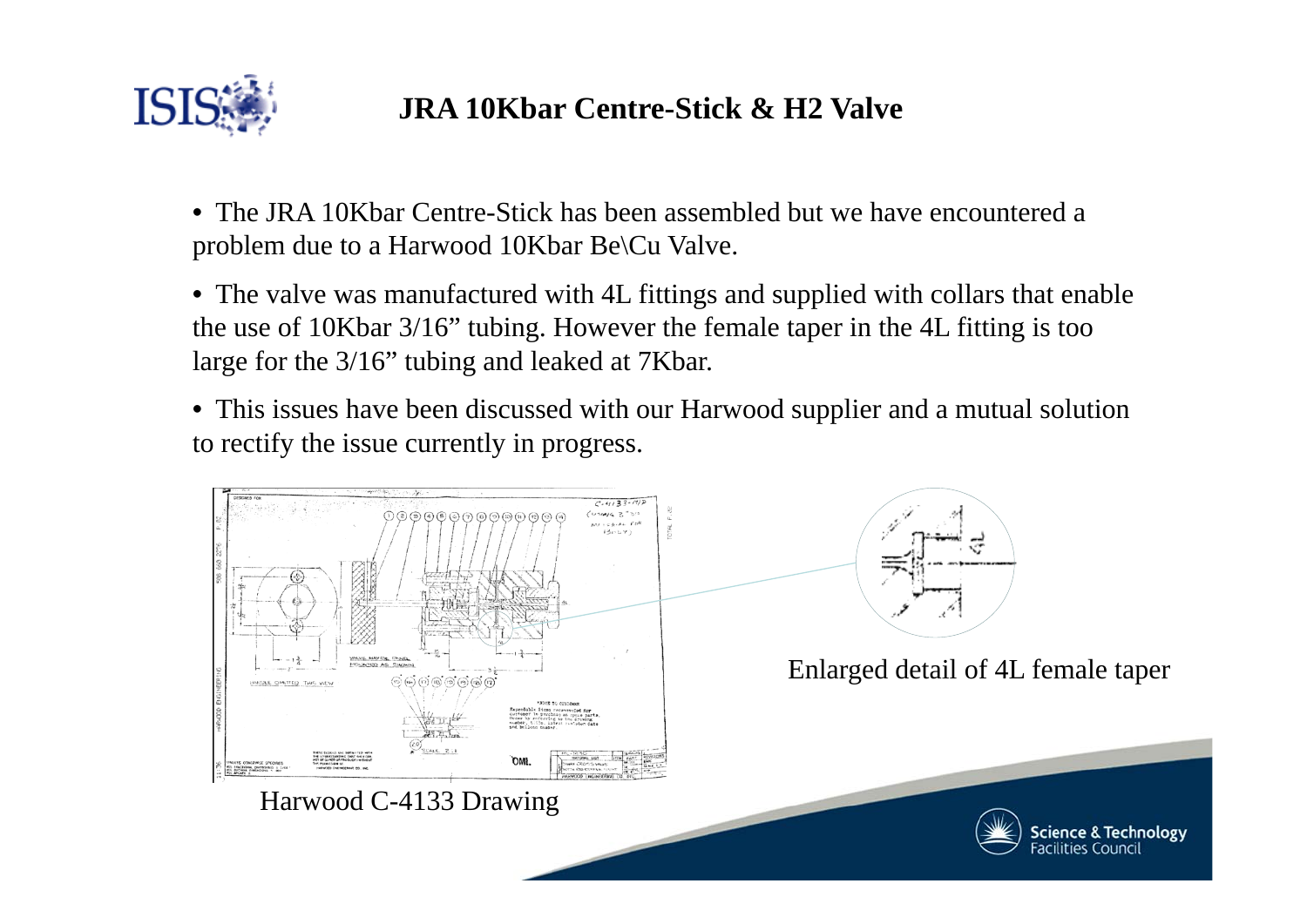

#### **JRA 10Kbar Centre-Stick & H2 Valve**



JRA 10Kbar Centre-Stick Drawing



Harwood C-4133 H2 10Kbar valve assembly on Centre-Stick

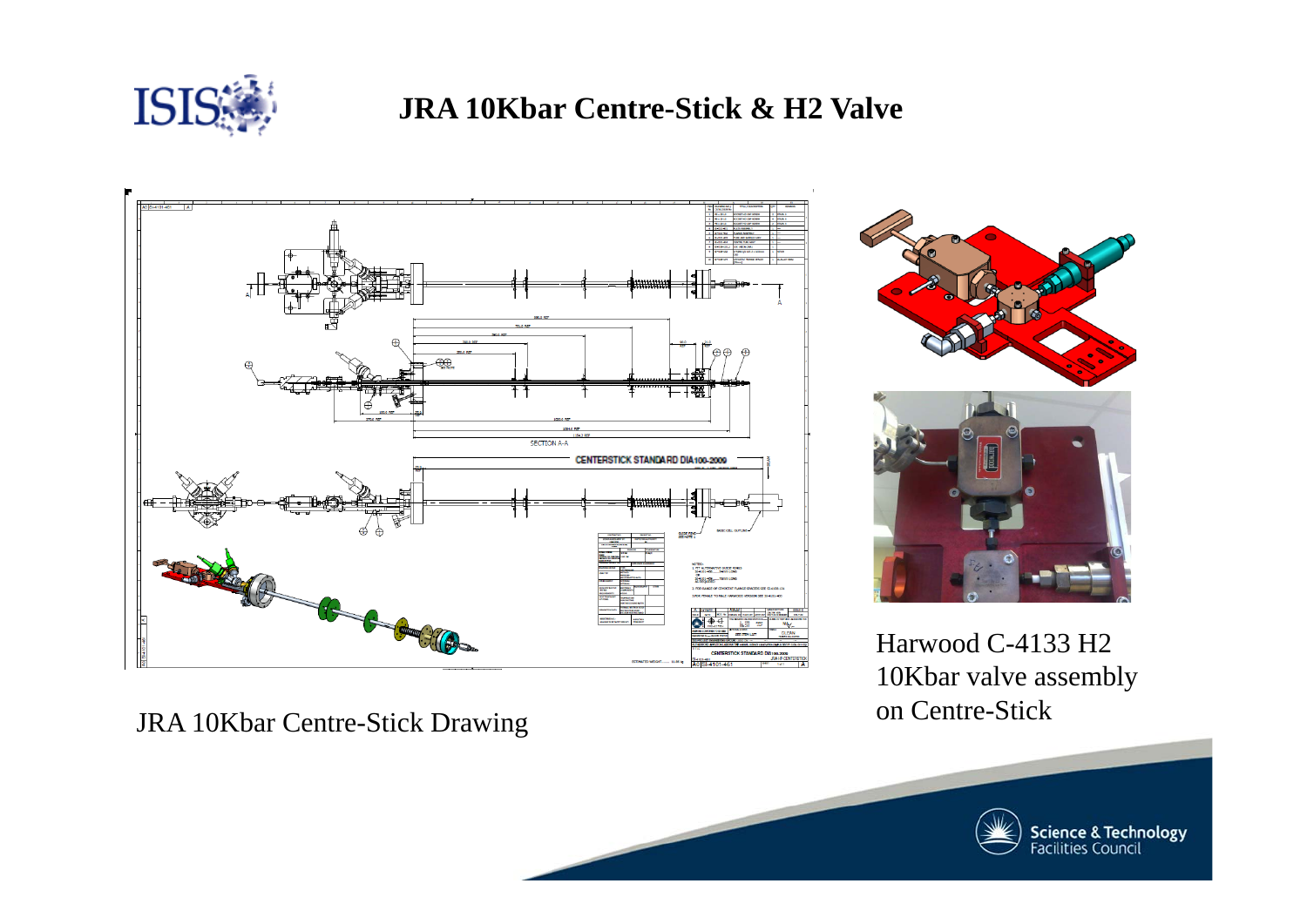

### **JRA Intensifiers**

#### **10Kbar Inert Automated Gas Handling System (Intensifier)**

• The 10Kbar inert system has been run up to 9800bar. Some required changes were identified and Hi-Pro our supplier have offered to make modifications to the system at their cost to make it a more usable system.

#### **10Kbar Hydrogen Gas Handling System (Intensifier)**

• Due to financial restraints the 10Kbar Hydrogen Intensifier is to be assembled and tested at ISIS by the Pressure & Furnace department. Components have been sourced and several of them purchased and the initial assembly work is scheduled for September 2011.